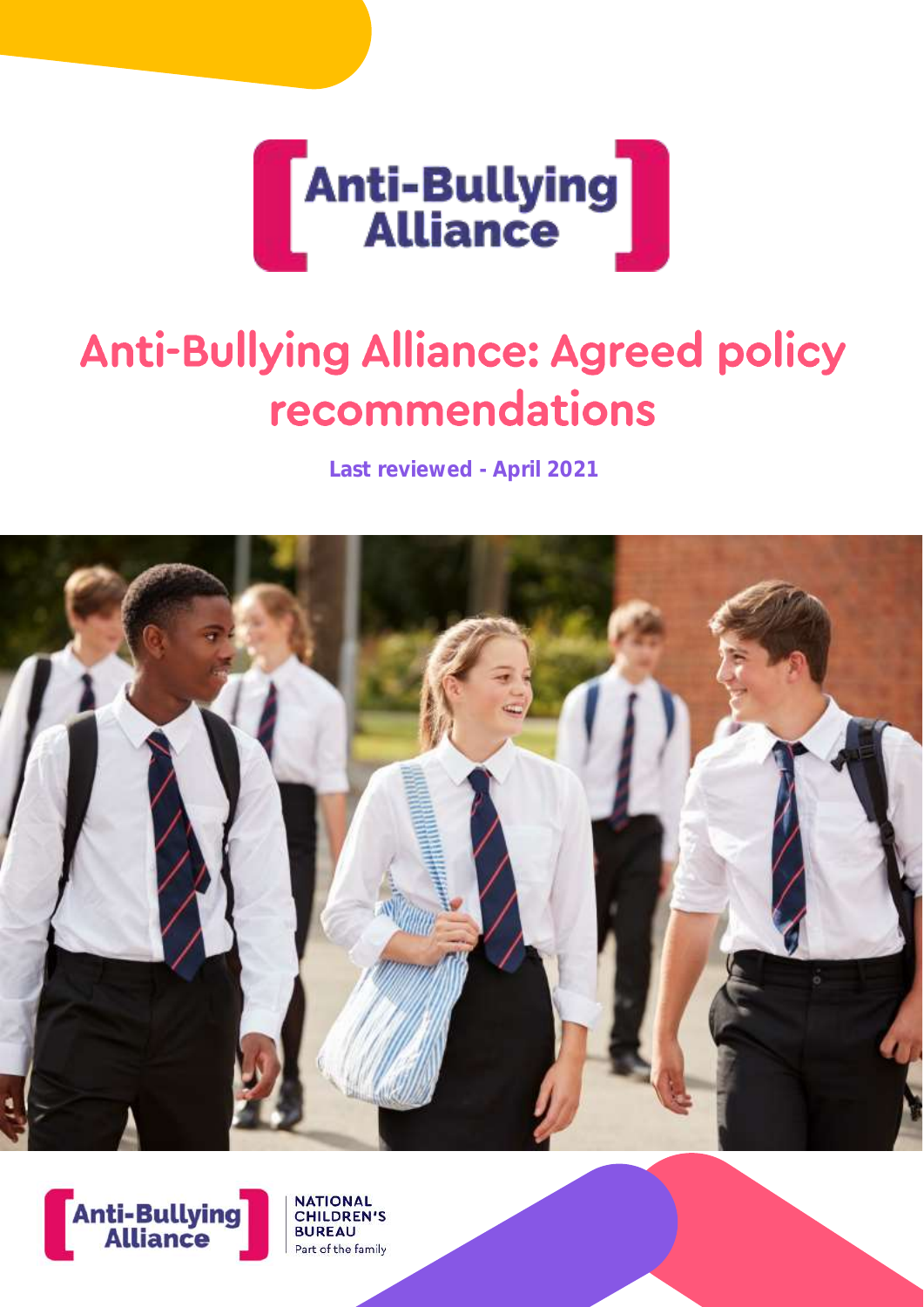#### **Introduction**

The following policy recommendations have been developed by the Anti-Bullying Alliance through our Advisory Group, which consists of NSPCC, the Diana Award, NASUWT Teacher's Union, the National Children's Bureau, Stonewall, Childnet, Kidscape, Mencap and Wandsworth Borough Council.

This document related to policy in England.

## **COVID and bullying**

- **.** It is a sad state of affairs that many children were happier not going to school due to not experiencing face to face bullying. We have an opportunity to build back schools that are set up to prevent bullying.
- Return to school and catch up should not simply focus on academic achievement and behaviour but rebuilding friendships and wellbeing.
- **We're seeing evidence of an increase in online bullying that has taken place over the** pandemic. Children are reporting seeing more hate speech online.
- **Recommendation 1: We should be monitoring levels of wellbeing and bullying as 'normal'** school life resumes
- **Recommendation 2: Schools need guidance about how to maintain friendships during** online lessons whilst also preventing bullying.

#### **Children who are especially at risk of bullying**

- There are groups that are significantly more likely to experience bullying in their childhoods than other young people.
- **Recommendation 3:** We would like to see the government funding anti-bullying activity and focusing on those most at risk including those with SEN/D, looked after children, young carers, those who are or are perceived to be LGBT those on Free School Meals (growing evidence base), sexist bullying, HBT bullying,
- **•** There is growing evidence that children on free school meals are more likely to experience bullying but little is known about this issue [ABA, 2018 / 2021].
- **Recommendation 4:** The government should conduct research in to levels of bullying of children in receipt of Free School Meals.
- Our literature review showed a real lack of recent research about racist and faith targeted bullying. It also showed that we acknowledge that what research there is shows significant variations in experience of different ethnicities and faiths.



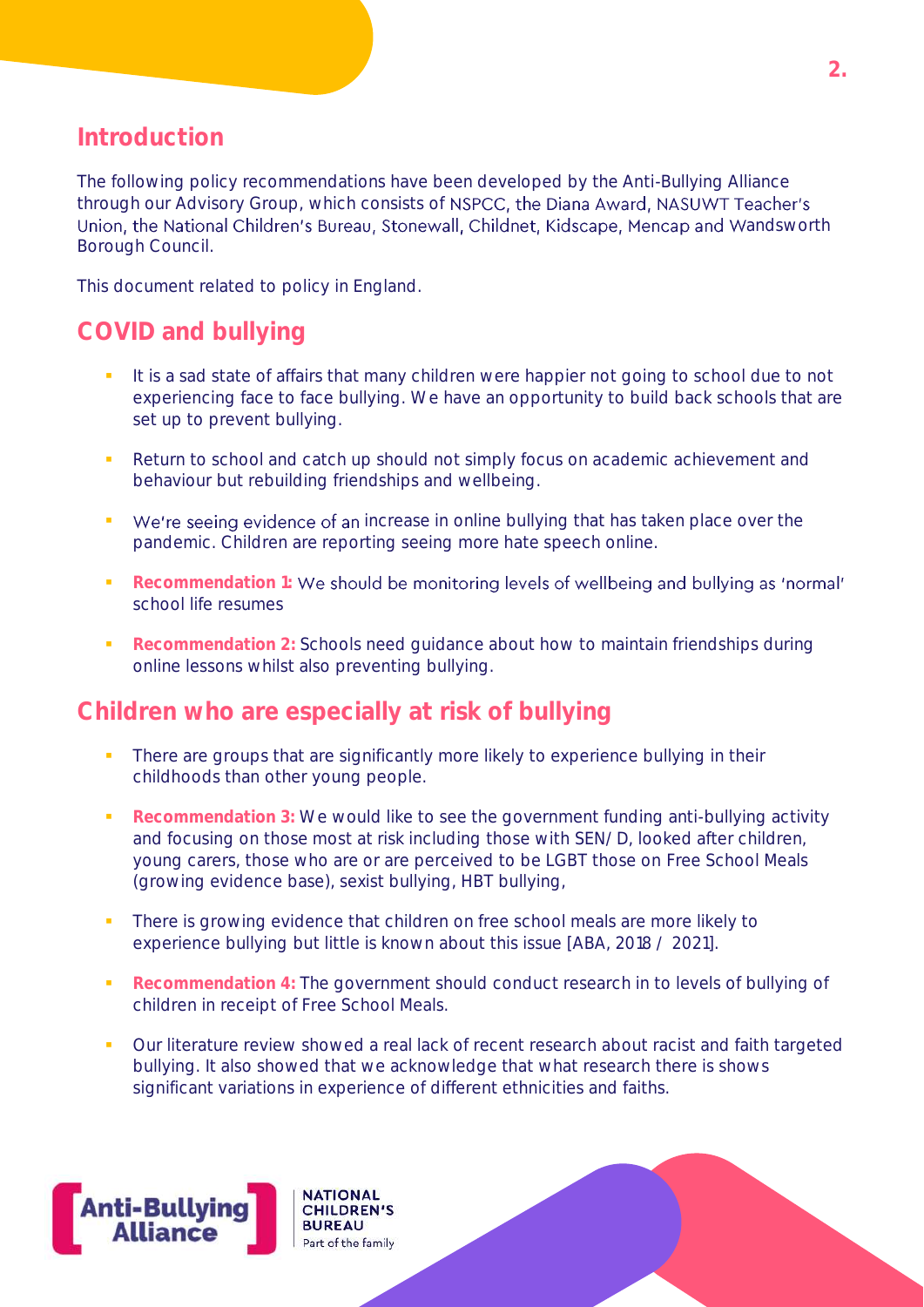**Recommendation** 5: The government should commission research relating to bullying levels among BAME children and young people, particularly Gypsy, Roma and Traveller CYP, exploring bullying experiences of mixed race CYP, immigrant and refugee CYP and children who have English as an additional language - who the available research show may be particularly at risk.

# **Online bullying**

- **Recommendations 6:** We urgently need introduction of duties for social media companies to safeguard children and young people from harmful content cyberbullying and better-quality reporting about their handling of reports of bullying and harmful content.
- **Recommendation 7: Implementation of the new RSHE curriculum needs to ensure that** teachers fully understand the online world that young people face today.

## **Mental health and wellbeing**

- The government has expressed a desire to train Designated Mental Health Leads in every school in England by 2025.
- **Recommendation 8: Designated leads for mental health in schools and mental health** teams should have bullying sit under their remit and should receive anti-bullying training.
- **GPs and Accident and Emergency Departments are often the first professionals to hear** from children about bullying. GPs and Accident and Emergency Departments should have a good understanding of bullying, their safeguarding duties and school's responsibilities so they are better able to support victims of bullying.
- **Recommendation 9:** GPs and other health professionals should be provided with up to date and accurate information and training relating to how to deal with children and young people who disclose experiencing bullying to them.

### **Accountability**

- Recommendation 10: Ensure that all parts of the school system (including independent schools, Academies and free schools) are bound by the same core legislative framework around bullying.
- Currently:
	- Maintained schools (S89 School and Inspections Act 2006) says schools
		- Must have measures to prevent all forms of bullying set out within their behaviour policy - some schools do this in a stand-alone anti-bullying policy
		- These measures must be communicated to pupils, staff and parents at least once a year

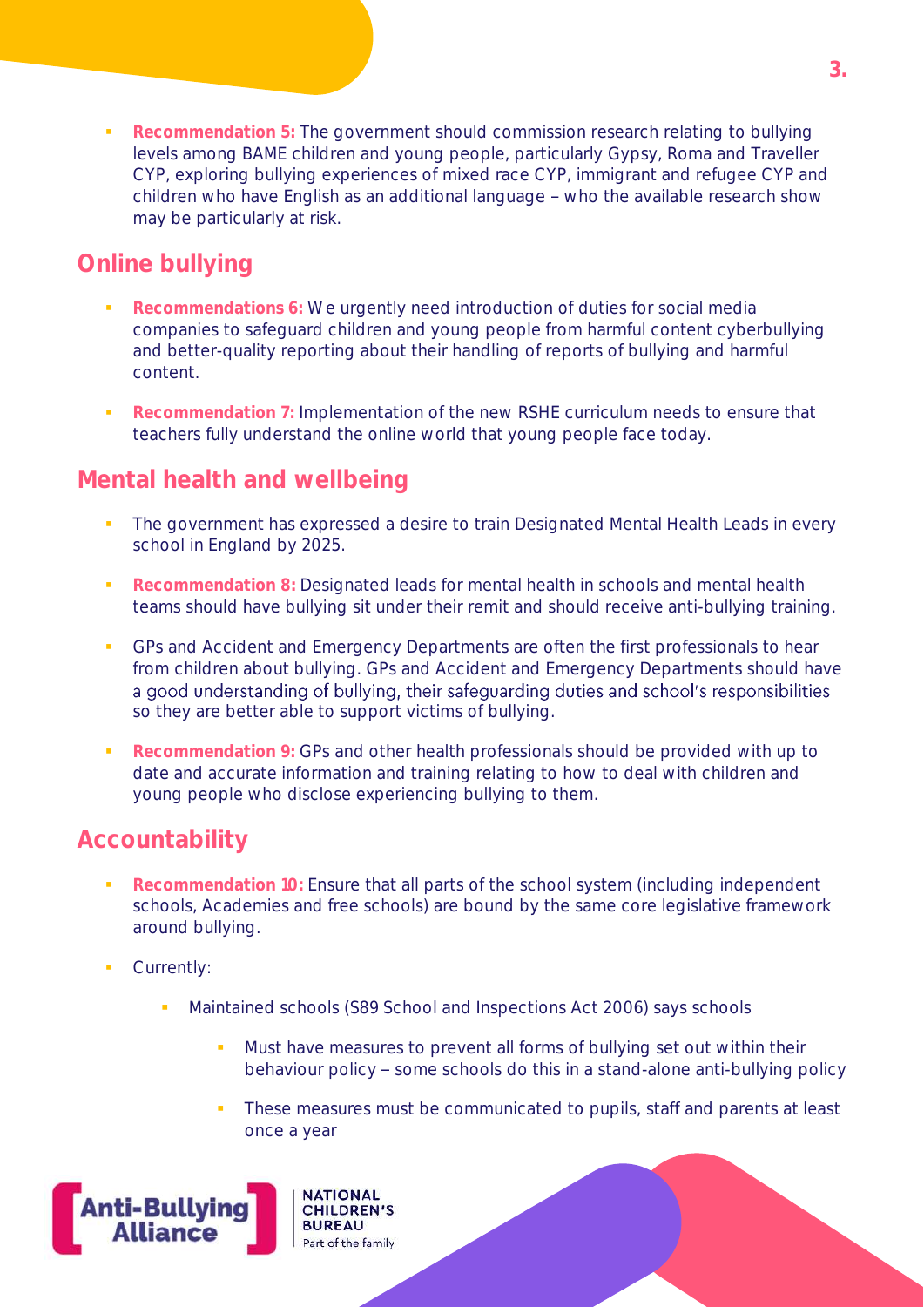- Young people should be involved in writing this
- Academies, free schools and independent schools (Independent School Standards (England) Regulations 2012) says proprietors are required to have an effective antibullying strategy drawn up and implemented.
- **Recommendation 11:** Ofsted inspectors should receive anti-bullying training and as a minimum understand what bullying is.
- It is estimated that 12,000 children are moved to different schools due to the bullying they experience<sup>1</sup>. We estimate that 16,000 children are off school at any one time due to the bullying they experienced<sup>2</sup>. Absence data collected termly by the Department for Education contains a large number of 'other unauthorised absence'. ABA believe that a number of these reasons may be for bullying<sup>3</sup>. There is very little accountability within school absence data reporting and when a child is removed from school role taking in to account how school has dealt with the bullying that has taken place.
- **Recommendation 12:** We believe that each time a child is removed from school role due to experiencing bullying, this should trigger an inspection or investigation into what has happened.
- **Recommendation 13:** School absence records should record bullying as a reason for children being absent from school. Ofsted inspections should be triggered when these absences are high.

#### **Whole school approach**

- Teachers are not currently required to undertake any anti-bullying training as part of their Initial Teacher Training.
- **Recommendation 14: Initial Teacher Training should include how to prevent and respond** to bullying as a core element.
- Schools are not required to have lead members of staff or governors responsible for their anti-bullying strategies.
- Recommendation 15: There should be a senior member of school staff (perhaps through the designated mental health in schools lead) who is responsible for a whole-school approach to promoting preventing and responding to bullying, in a similar manner to a SENCo.
- Recommendation 16: There should be an appointed school governor who is responsible for a whole-school approach to bullying.

<sup>&</sup>lt;sup>3</sup> 16,000 pupils aged 11-15 absent from school each day where the primary reason for them missing school is bullying - NATCEN 2011 <http://www.natcen.ac.uk/media/22457/estimating-prevalence-young-people.pdf>



 $\overline{a}$ 



<sup>1</sup> <https://www.dailymail.co.uk/news/article-2485397/Bullies-force-12-000-pupils-year-to-new-schools.html>

<sup>&</sup>lt;sup>2</sup> <https://www.natcen.ac.uk/media/22457/estimating-prevalence-young-people.pdf>